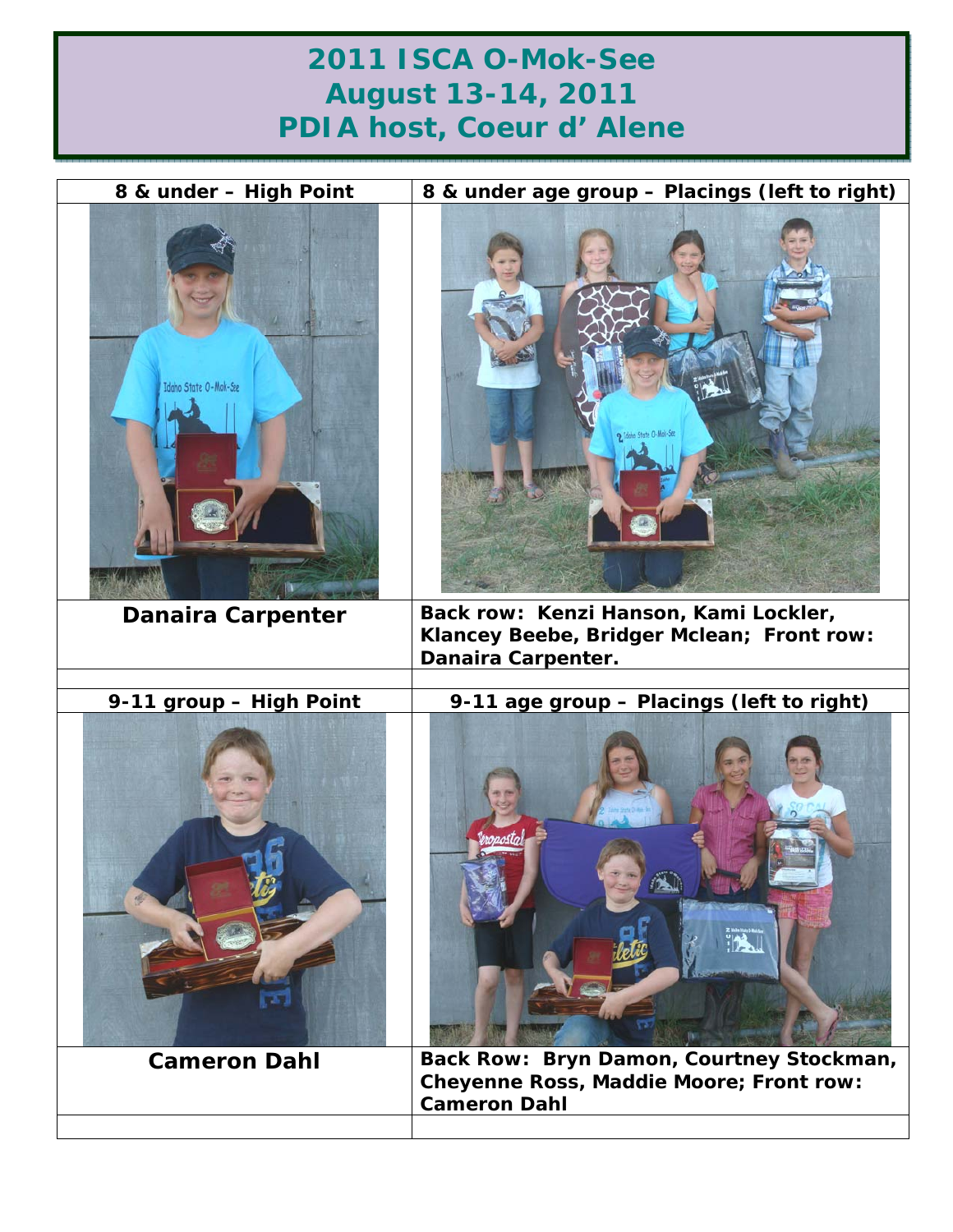| 12-15 group - High Point | 12-15 age group - Placings (left to right)                                                                                                           |
|--------------------------|------------------------------------------------------------------------------------------------------------------------------------------------------|
|                          |                                                                                                                                                      |
| <b>Alex Thomas</b>       | Back row: Cheyenne Brisson, Wyatt<br>Stockman, Erin Damon, Dylan Dahl; Front                                                                         |
|                          | row: Alex Thomas                                                                                                                                     |
| 16-24 women group -      | 16-24 women age group - Placings                                                                                                                     |
| <b>High Point</b>        | (left to right)                                                                                                                                      |
| <b>Miranda Hall</b>      | Back row: Kelci Nelson (not pictured),<br>Katherine Halvorson, Natasha Storro, Amber<br>Schonewald, Joleen Larson; Front row:<br><b>Miranda Hall</b> |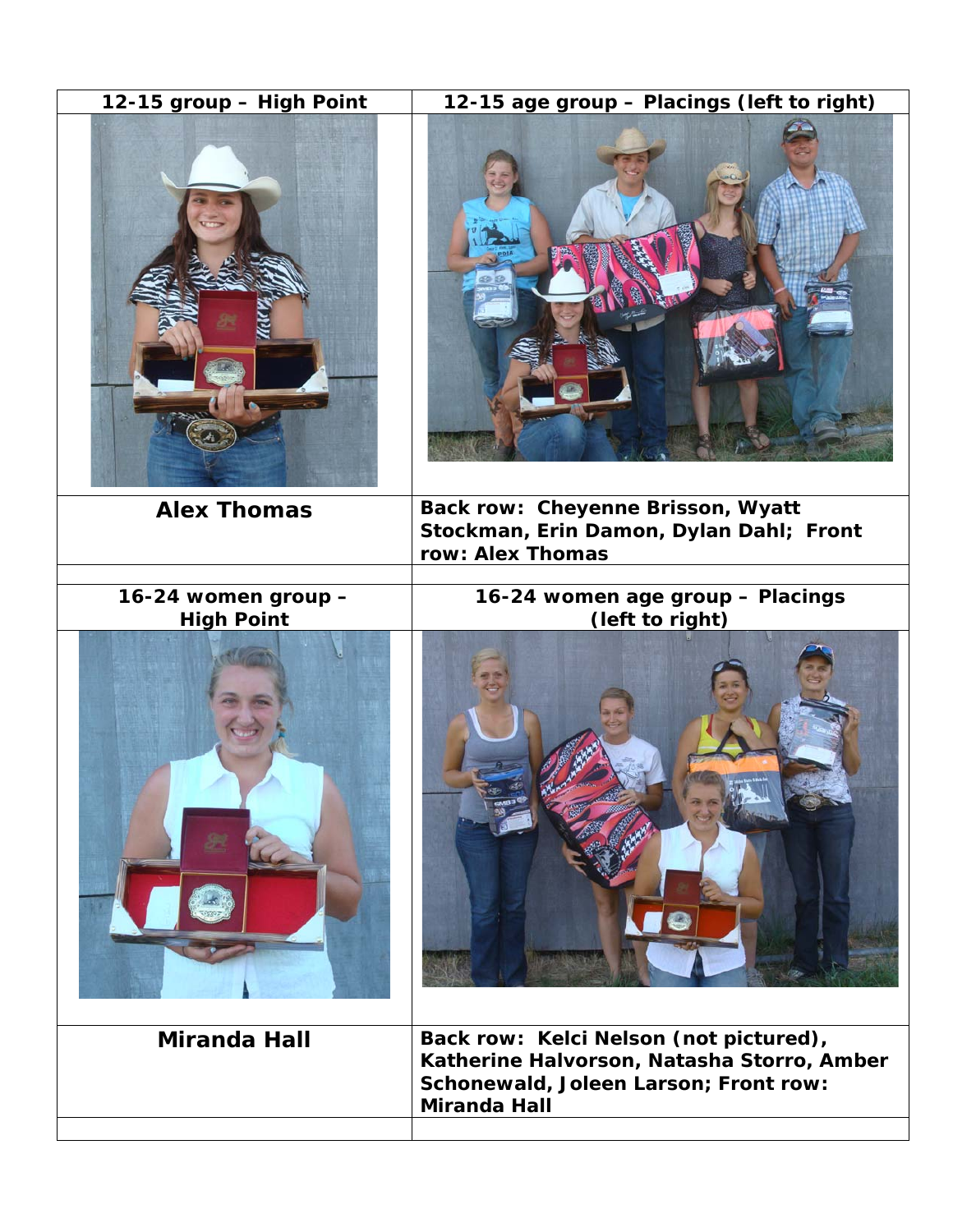| 16-39 men group - High Point             | 16-39 men age group - Placings<br>(left to right)                                                                     |
|------------------------------------------|-----------------------------------------------------------------------------------------------------------------------|
|                                          |                                                                                                                       |
| <b>Mitch Hymas</b>                       | Back row: Jay Ross, Chris O'Neill, Tyler<br>Westbrook, Garrett Powell; Front row: Mitch<br><b>Hymas</b>               |
| 25-39 women group - High<br><b>Point</b> | 25-39 women age group - Placings<br>(left to right)                                                                   |
|                                          |                                                                                                                       |
| <b>Stacey Hymas</b>                      | Back row: Brenda Vroman, Jessi<br>Dammerman, Jessica Allen, not pictured<br>Brandi VanBuren; Front row: Stacey Hymas. |